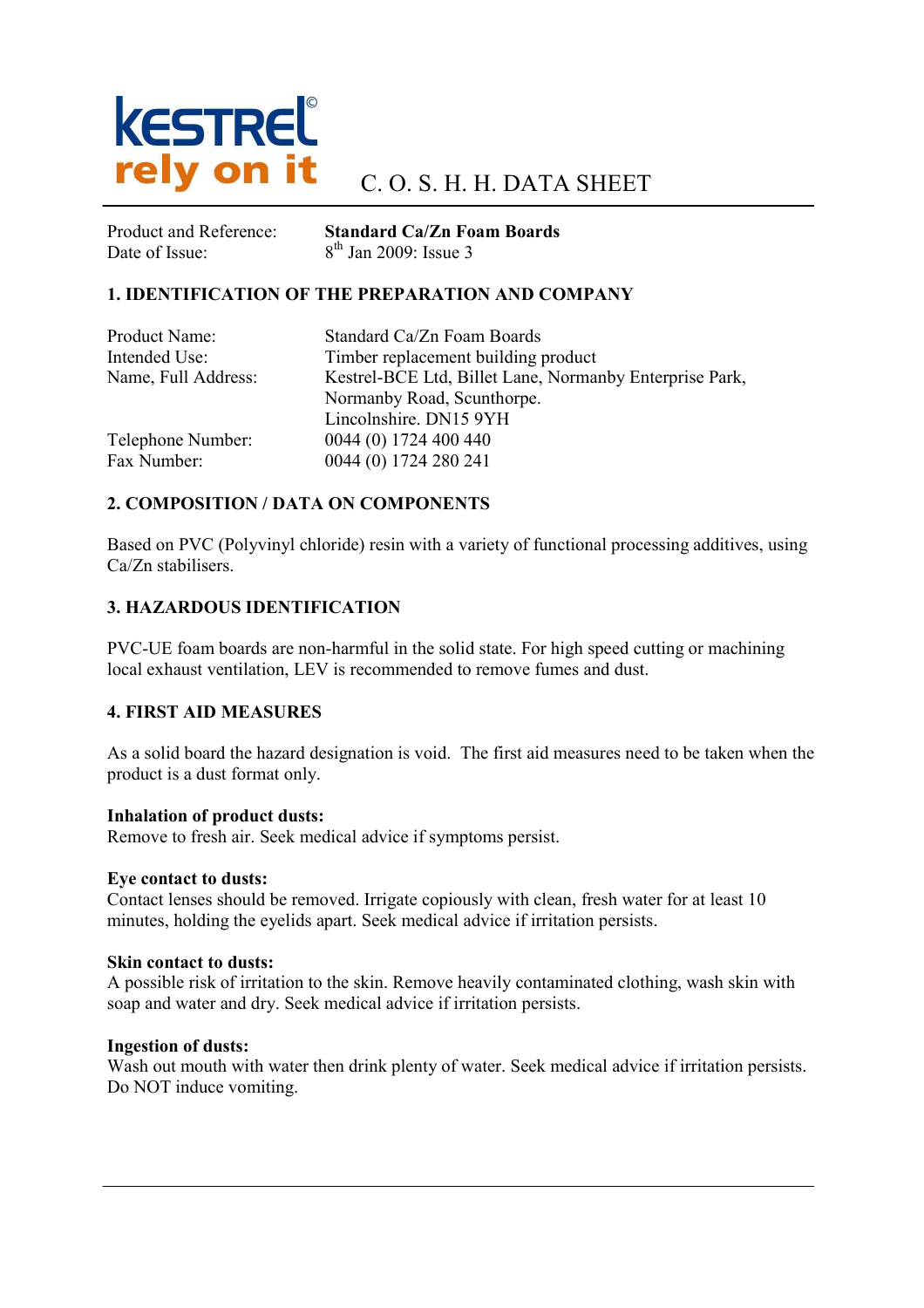

## 5. FIRE FIGHTING MEASURES

### Extinguishing Media:

Recommended: alcohol-resistant foam, CO2 blanket, water spray/mist

Not to be used on PVC dusts: high-pressure inert gas, high-pressure water jets. Fire will produce dense black smoke containing hazardous products of combustion (see Section 10). Severe danger from hydrogen chloride released in any fire involving PVC. Fire fighters must wear acid resistant clothing and self-contained breathing apparatus. As soon as possible after fire, ventilate area thoroughly and wash down area and exposed steelwork to prevent corrosion from acid gases (hydrogen chloride)

### 6. ACCIDENTAL RELEASE MEASURES

Person-related safety precautions: Not required. Dispose of dusts under duty care of licensed contractors. Measures for cleaning/collecting: Collect mechanically.

## 7. HANDLING AND STORAGE

### Handling:

As a solid board the hazard designation is void. However, avoid the inhalation of dusts, if product is abraded, machined or polished. Local exhaust ventilation, LEV, is recommended to remove fumes and dust.

For personnel protection see Section 8.

Good housekeeping standards and regular safe removal of waste materials will minimise the risks of fire hazards.

The Manual Handling Operators Regulations may apply to the handling of this product. Refer to the guide weight indicated on the packaging when carrying out assessments.

### Storage:

Store between 5 and 25 °C in a dry, well-ventilated place away from sources of heat, ignition and direct sunlight.

The boards should be fully supported or have supports at Max. 1.0mtr centers.

No smoking.

Prevent unauthorised access.

# 8. EXPOSURE CONTROL / PERSONAL PROTECTION

### Engineering Measures:

If dusts are generated when using this product, avoid inhalation of dusts. Where reasonably practicable, this should be achieved by the use of local exhaust ventilation and good general extraction. If these are not sufficient to maintain concentrations of dusts below the relevant occupational exposure limit, suitable respiratory protective equipment should be worn (see 'Personal Protection' below).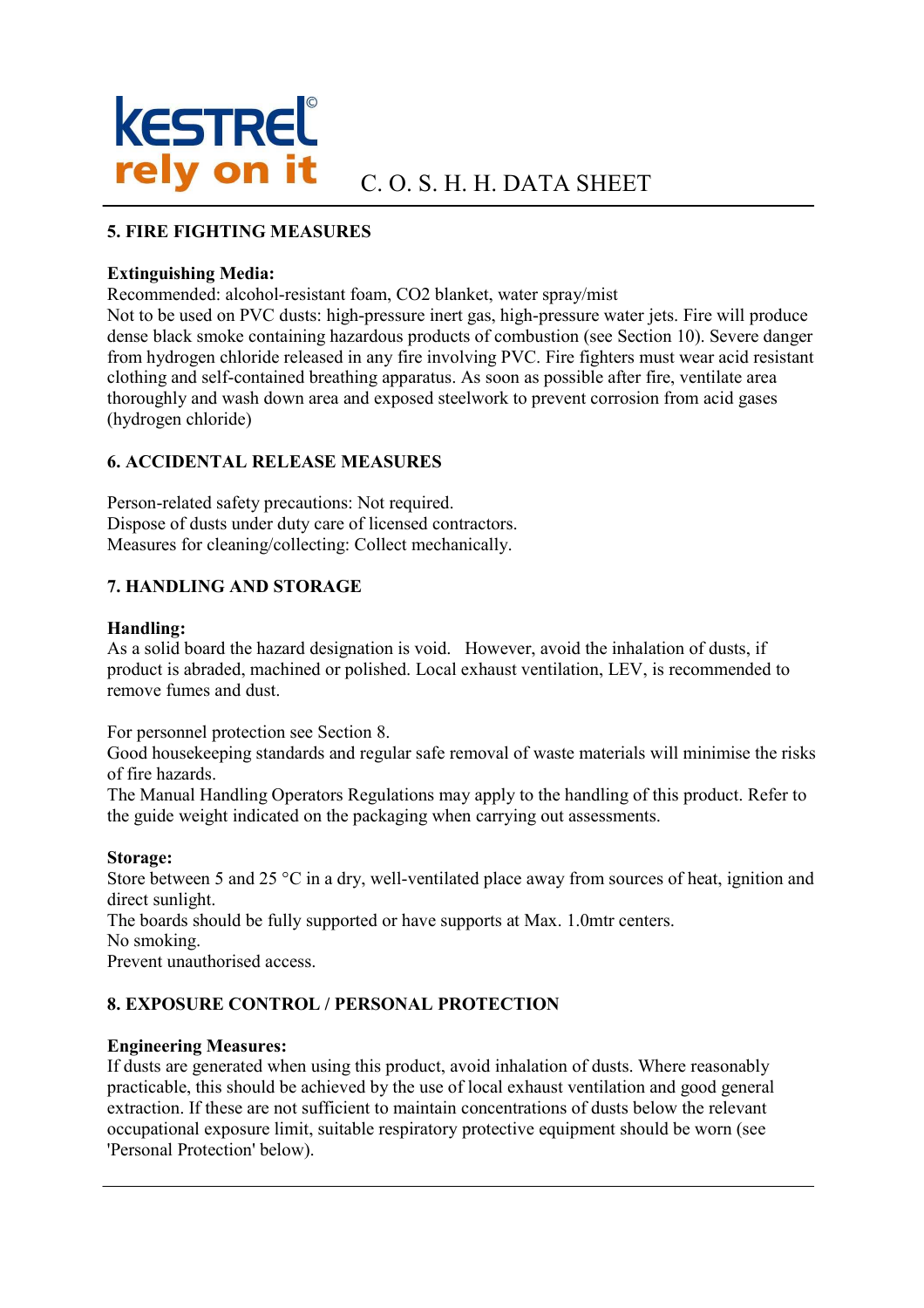# **KESTREL**® **rely on it** C.O. S. H. H. DATA SHEET

### Work Place Exposure Limits (WEL) HSE EH40/2007

Poly Vinyl Chloride:

- Inhalable dust 10mg/m3, 8 hour time weighted average (TWA)
- Respirable dust 4mg/m3, 8 hour time weighted average (TWA)

Hydrogen Chloride (Gas & aerosol mist):

- 1 ppm or 2mg/m3, 8 hour TWA
- 5 ppm or 8mg/m3, 15 minute reference period Risk phrases R23, 35

## Personal Protection:

All PPE, including RPE, used to control exposure to hazardous substances must be selected to meet the requirements of the COSHH Regulations.

### Respiratory Protection:

As a solid board, not applicable. Where prolonged exposure to dust is an issue and local exhaust ventilation is not sufficient use a dust mask with a P2 filter for breathing protection.

### Hand/Skin Protection:

Not applicable.

### Eye Protection:

Eye protection designed to protect against exposure to dusts should be worn when there is a likelihood of contact/exposure.

### 9. PHYSICAL AND CHEMICAL PROPERTIES

Form: Solid boards Colour: Off-white Smell: Odourless Solubility in water: Insoluble Melting Point: < 180 °C Flash Point: Not applicable Inflammable: Not inflammable

### 10. STABILITY AND REACTIVITY

Stable under normal heating conditions. In a fire, hazardous decomposition products such as smoke, carbon monoxide (CO), carbon dioxide (CO2), hydrogen chloride and oxides of nitrogen may be produced.

# 11. TOXICOLOGICAL INFORMATION

No available information on this product.